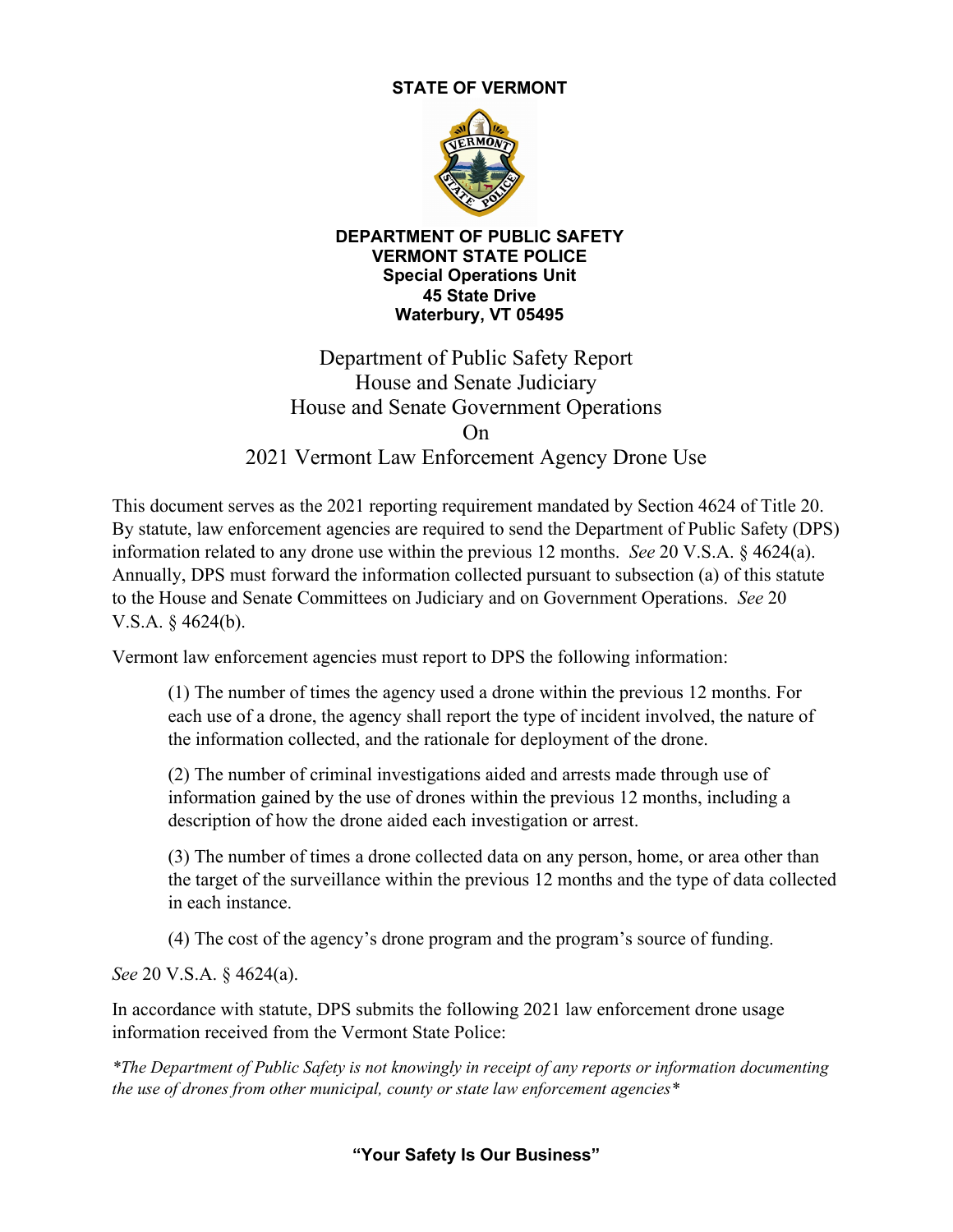- **1. The number of times the agency used a drone within the previous 12 months. For each use of a drone, the agency shall report the type of incident involved, the nature of the information collected, and the rationale for deployment of the drone.**
	- The Vermont State Police report deploying a drone 94 times in 2021.
	- See Appendix (A)\* for type of incident involved, nature of information collected and reason for deployment
- **2. The number of criminal investigations aided and arrests made through use of information gained by the use of drones within the previous 12 months, including a description of how the drone aided each investigation or arrest.**
	- The State Police used drones to support investigations 60 times. 31 times drones were used to capture images of serious/fatal motor vehicle crashes, 16 times for documenting various crime scenes, 3 times to capture aerial images of fire/arson scenes, and 10 times to locate and observe the actions of subjects that were determined to possess a risk of harm to officers or the public.
	- Drones were used to aid investigations by capturing images, and/or video, and/or providing non-recorded real-time video feed.
	- The use of drones and the information gained by the use was never the sole basis for an arrest.
- **3. The number of times a drone collected data on any person, home, or area other than the target of the surveillance within the previous 12 months and the type of data collected in each instance.**
	- The Vermont State Police is not aware of any collected data on any person, home, or area other than the target of the surveillance and in accordance with Title **20 V.S.A. § 4622.**
- **4. The cost of the agency's drone program and the program's source of funding.**
	- The Vermont State Police's Unmanned Aircraft Systems (UAS) program had no direct costs other than the hours worked by member/pilots. The State Police UAS program was awarded a \$125,479.00 Homeland Security Grant to purchase additional equipment and accessories to support its increasing demand.

<sup>\*</sup>Attached: Appendix (A) – Vermont State Police UAS Activations 2021.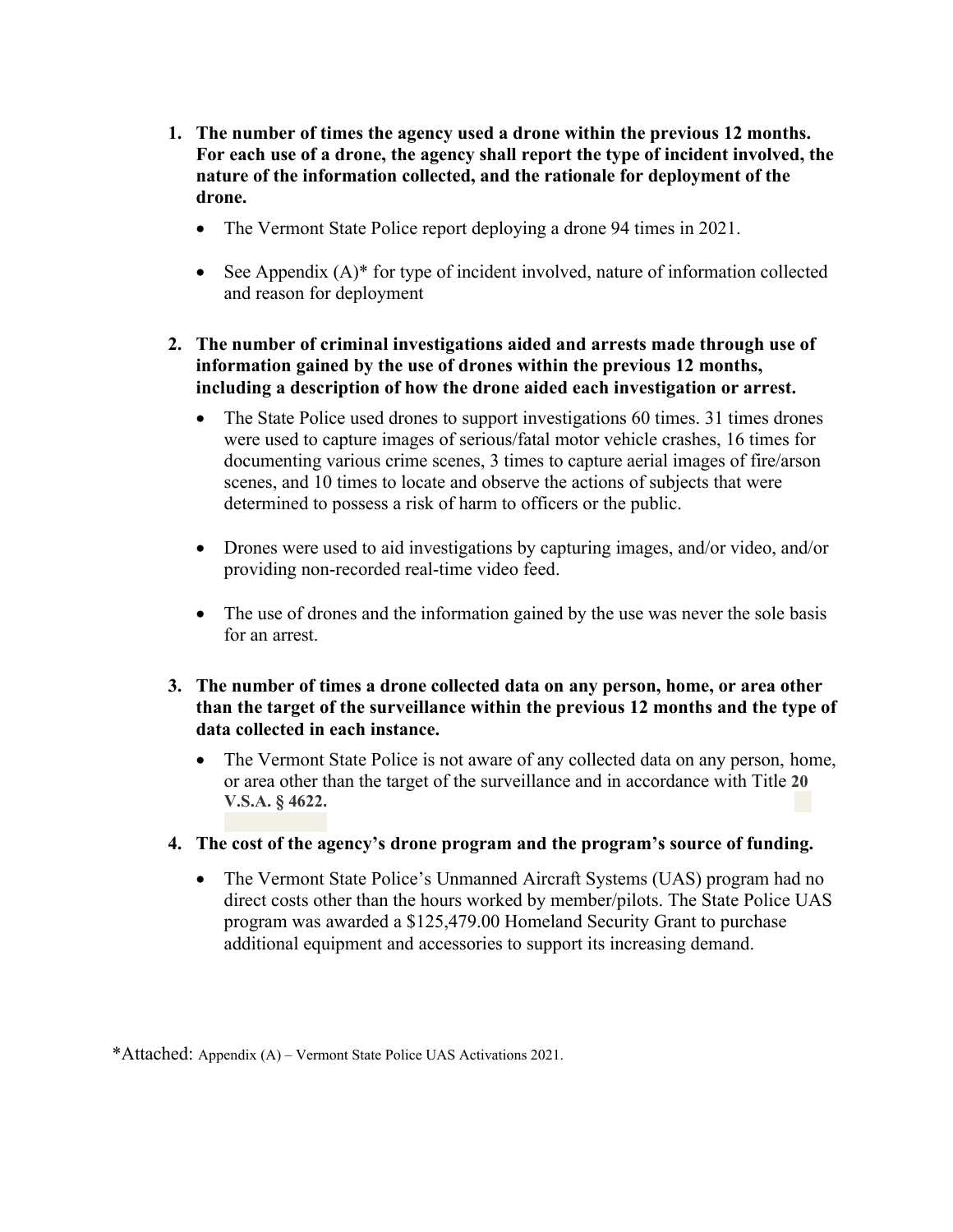### **Vermont State Police UAS Team**

## **Special Team Activations 2021**

 $\begin{array}{c} \hline \end{array}$ 

| <b>Number</b>  | <b>Date</b> | Location            | <b>Description of Incident</b>                                   | <b>Agency</b> | <b>Collected</b>  |                       |           |
|----------------|-------------|---------------------|------------------------------------------------------------------|---------------|-------------------|-----------------------|-----------|
|                |             |                     |                                                                  | Assisted?     | Data              | <b>Classification</b> |           |
| 1              | 1/1/21      | Rockingham          | Vehicle crash with pedestrian                                    | N/A           | Y                 | <b>CRT</b>            |           |
| $\overline{2}$ | 1/10/21     | Vergennes           | Shooting incident                                                | Vergennes PD  | Y                 | <b>CSST</b>           |           |
| 3              | 1/17/21     | Montpelier          | UAS operational standby for "Refused to be Silenced" - call for  |               |                   |                       |           |
|                |             |                     | armed marches on State Houses - no flights conducted             | VT Capitol PD | ${\sf N}$         | Special Ops           |           |
| 4              | 2/15/21     | St. Johnsbury       | Suspicious death investigation                                   | N/A           | Y                 | <b>CSST</b>           |           |
| 5              | 2/22/21     | Monkton             | Vehicle Crash on Monkton Ridge Road                              | N/A           | Υ                 | <b>CRT</b>            |           |
| 6              | 3/12/21     | Mendon              | Fatal vehicle crash with pedestrian                              | N/A           | Y                 | <b>CRT</b>            |           |
| $\overline{7}$ | 3/16/21     | Danby               | Suspicious death investigation from moving vehicle               | N/A           | Y                 | <b>CRT</b>            |           |
| 8              | 3/19/21     | Fletcher            | Suspicious death investigation                                   | N/A           | Υ                 | <b>CSST</b>           |           |
| 9              | 3/19/21     | Derby               | Suspicious arson investigation                                   | N/A           | Y                 | Arson                 |           |
| 10             | 3/26/21     | Swanton             | Search for Missing Kite Skier                                    | Canada        | ${\sf N}$         | SAR/BCI               |           |
| 11             | 3/27/21     | Swanton             | Search for Missing Kite Skier                                    | Canada        | Y                 | SAR/BCI               |           |
| 12             | 3/30/21     | Randolph            | Search for missing female                                        | N/A           | ${\sf N}$         | SAR                   |           |
| 13             | 4/5/21      | Hartland            | Vehicle crash with pedestrian                                    | N/A           | Υ                 | <b>CRT</b>            |           |
| 14             | 4/9/21      | Cambridge           | Activated for two missing juveniles, located before flight       | N/A           | ${\sf N}$         | SAR                   |           |
| 15             | 4/11/21     | Marshfield          | Activated for overwatch for wanted dangerous subject             | N/A           | ${\sf N}$         | Tactical              |           |
| 16             | 4/13/21     | Marshfield          | Activated for overwatch to assist with search warrant            | N/A           | ${\sf N}$         | <b>Tactical</b>       |           |
| 17             | 4/17/21     | <b>Bristol</b>      | Search & Rescue for missing subject along river                  | N/A           | ${\sf N}$         | SAR                   |           |
| 18             | 4/19/21     | Charlotte           | Activated for missing juvenile from boat collision, cancelled in |               |                   |                       |           |
|                |             |                     | route                                                            | N/A           | ${\sf N}$         | SAR                   |           |
| 19             | 4/22/21     | <b>Rutland Town</b> | Vehicle crash suspected impairment                               | N/A           | Υ                 | <b>CRT</b>            |           |
| 20             | 4/26/21     | Putney              | Fatal vehicle crash investigation                                | N/A           | Y                 | <b>CRT</b>            |           |
| 21             | 5/1/21      | Hartland            | Vehicle crash with pedestrian - second flight                    | N/A           | Υ                 | <b>CRT</b>            |           |
| 22             | 5/3/21      | Newbury             | Response to barricaded murder subject                            | N/A           | ${\sf N}$         | <b>Tactical</b>       |           |
| 23             | 5/4/21      | Newbury             | Homicide investigation                                           | N/A           | Υ                 | <b>CSST</b>           |           |
| 24             | 5/8/21      | Middlebury          | Attempted Homicide Middlebury                                    | Middlebury PD | $\mathsf Y$       | <b>CSST</b>           |           |
| 25             | 5/13/21     | Danby               | Consent Flight Cold Case Homicide                                | N/A           | Υ                 | <b>CSST</b>           |           |
| 26             | 5/15/21     | Ira                 | Single-vehicle motorcycle fatal collision                        | N/A           | y                 | <b>CRT</b>            |           |
|                | 5/18/21     |                     | Flew mission to check on despondent/suicidal male in             |               |                   |                       |           |
| 27             |             |                     |                                                                  | Georgia       | residence for TSU | N/A                   | ${\sf N}$ |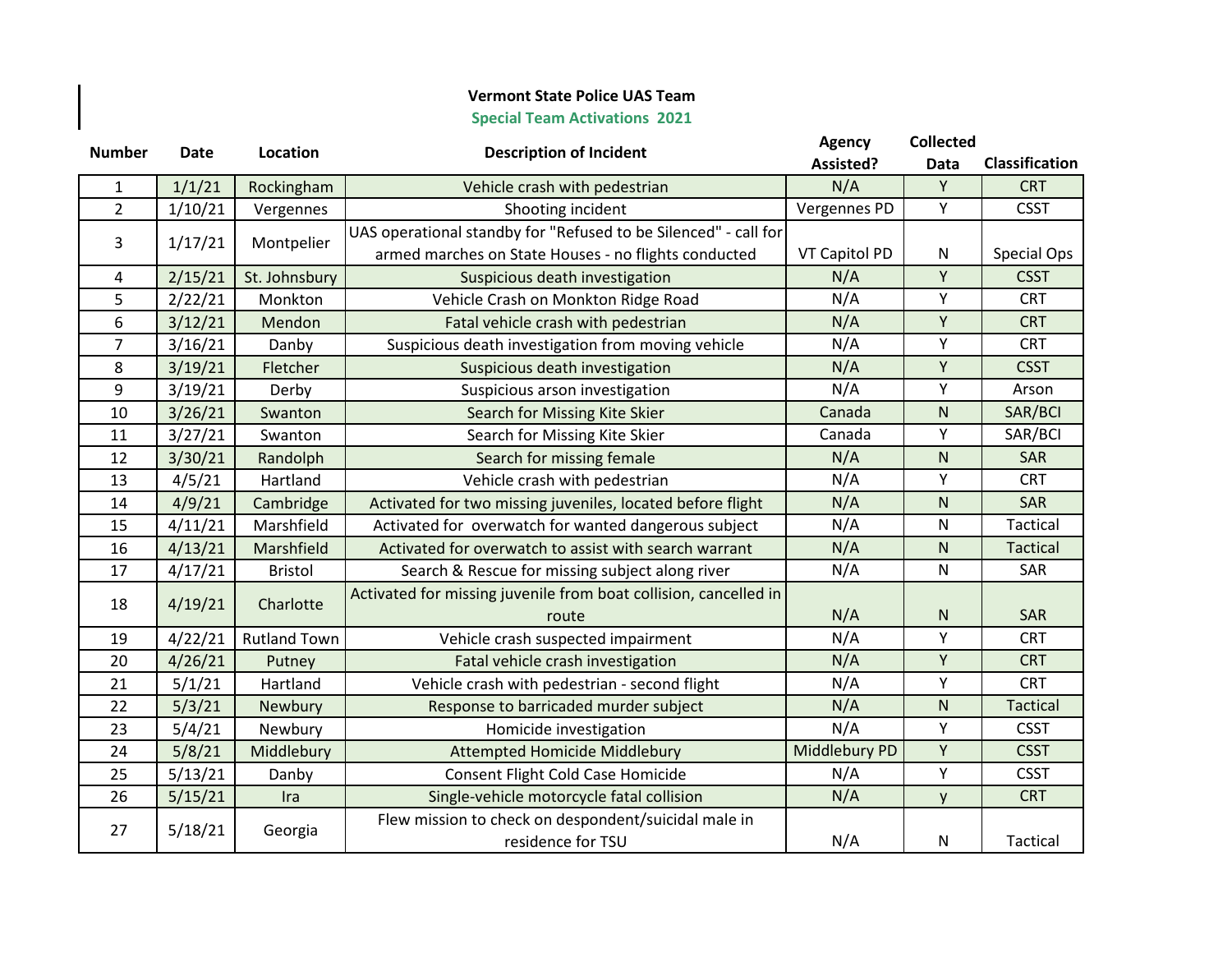| 28       | 5/24/21            | Castleton                 | Three vehicle crash with serious bodily injury                             | <b>Castleton PD</b>  | Υ                      | <b>CRT</b>      |
|----------|--------------------|---------------------------|----------------------------------------------------------------------------|----------------------|------------------------|-----------------|
| 29       | 5/25/21            | Sharon                    | Double fatal crash investigation                                           | N/A                  | Υ                      | <b>CRT</b>      |
| 30       | 6/1/21             | Ludlow                    | SAR search for missing Ludlow Man                                          | <b>Ludlow PD</b>     | Y                      | SAR             |
| 31       | 6/1/21             | Ludlow                    | Sar search for missing Ludlow Man                                          | Ludlow PD            | Υ                      | SAR             |
| 32       | 6/1/21             | Ludlow                    | SAR search for missing Ludlow Man                                          | <b>Ludlow PD</b>     | Υ                      | SAR             |
| 33       | 6/1/21             | Ludlow                    | SAR search for missing Ludlow Man                                          | <b>Ludlow PD</b>     | ${\sf N}$              | SAR/BCI         |
| 34       | 6/3/21             | Ludlow                    | SAR search for missing Ludlow Man                                          | <b>Ludlow PD</b>     | Υ                      | SAR             |
| 35       | 6/13/21            | Mt. Holly                 | <b>Fatal Crash investigation</b>                                           | N/A                  | Υ                      | <b>CRT</b>      |
| 36       | 6/20/21            | <b>Barton</b>             | Single-motorcycle fatal collision                                          | N/A                  | Υ                      | <b>CRT</b>      |
| 37       | 6/23/21            | West Haven                | Two vehicle head-on collision with fatality                                | N/A                  | Υ                      | <b>CRT</b>      |
| 38       | 6/23/21            | <b>Island Pond</b>        | Mapped arson in Island Pond                                                | N/A                  | Υ                      | Arson           |
| 39       | 6/27/21            |                           | Single-vehicle crash with serious bodily injury to juvenile                |                      |                        |                 |
|          |                    | Jay                       | passenger                                                                  | N/A                  | Υ                      | <b>CRT</b>      |
| 40       | 6/28/21            |                           | Male with firearm and sword involved in family fight, fled                 |                      |                        |                 |
|          |                    | Randolph Ctr              | onto VTC campus                                                            | N/A                  | ${\sf N}$              | <b>Tactical</b> |
| 41       | 6/28/21            | Marlboro                  | <b>Mapped Shooting Scene</b>                                               | N/A                  | Υ                      | <b>CSST</b>     |
| 42       | 6/28/21            | Eden                      | Head-on motor vehicle collision                                            | N/A                  | Υ                      | <b>CRT</b>      |
|          |                    |                           |                                                                            |                      |                        |                 |
| 43       | 6/29/21            | Burlington                | Flew search mission for missing boater                                     | <b>Burlington PD</b> | ${\sf N}$              | SAR             |
| 44       | 7/5/21             | <b>Rutland Town</b>       | Motor vehicle versus pedestrian fatal collision                            | N/A                  | Υ                      | <b>CRT</b>      |
| 45       | 7/15/21            | Saxton River              | SAR search for missing boater                                              | N/A                  | N                      | SAR             |
| 46       | 7/24/21            | Killington                | SAR search for missing person                                              | <b>Killington PD</b> | ${\sf N}$              | SAR             |
| 47       | 7/25/21            | Barton                    | SAR search for missing boaters                                             | N/A                  | Υ                      | SAR/BCI         |
| 48       | 7/30/21            | Thetford                  | Scene mapping of serious bodily injury single-vehicle crash                | N/A                  | Υ                      | <b>CRT</b>      |
| 49       | 8/4/21             | Swanton                   | Scene mapping of motorcycle versus hay truck                               | N/A                  | Υ                      | <b>CRT</b>      |
|          |                    |                           | Scene mapping of male found decease in Troy, possible                      |                      |                        |                 |
| 50       | 8/6/21             | Troy                      | vehicle vs pedestrian                                                      | N/A                  | Υ                      | <b>CRT</b>      |
| 51       | 8/6/21             | Hartford                  | Scene mapping of officer involved shooting                                 | Hartford PD          | Υ                      | <b>CSST</b>     |
|          |                    |                           |                                                                            |                      |                        |                 |
| 52       | 8/8/21             | Milton                    | SAR search for missing and injured ATV rider who fell off cliff            | <b>Milton PD</b>     | ${\sf N}$              | SAR             |
| 53       | 8/10/21            | Stockbridge               | <b>Fatal Crash investigation</b>                                           | N/A                  | Υ                      | <b>CRT</b>      |
| 54       | 8/10/21            | <b>Burke</b>              | Scene mapping of fatal motorcycle versus manure truck                      | N/A                  | Υ                      | <b>CRT</b>      |
| 55       | 8/15/21            | Hinesburg                 | Tactical request to look for fleeing felon                                 | <b>Williston PD</b>  | ${\sf N}$              | <b>Tactical</b> |
| 56<br>57 | 8/16/21<br>8/22/21 | <b>Barnard</b><br>Waltham | SAR search for missing child<br>SAR search for missing adult with dementia | N/A<br>N/A           | ${\sf N}$<br>${\sf N}$ | SAR<br>SAR      |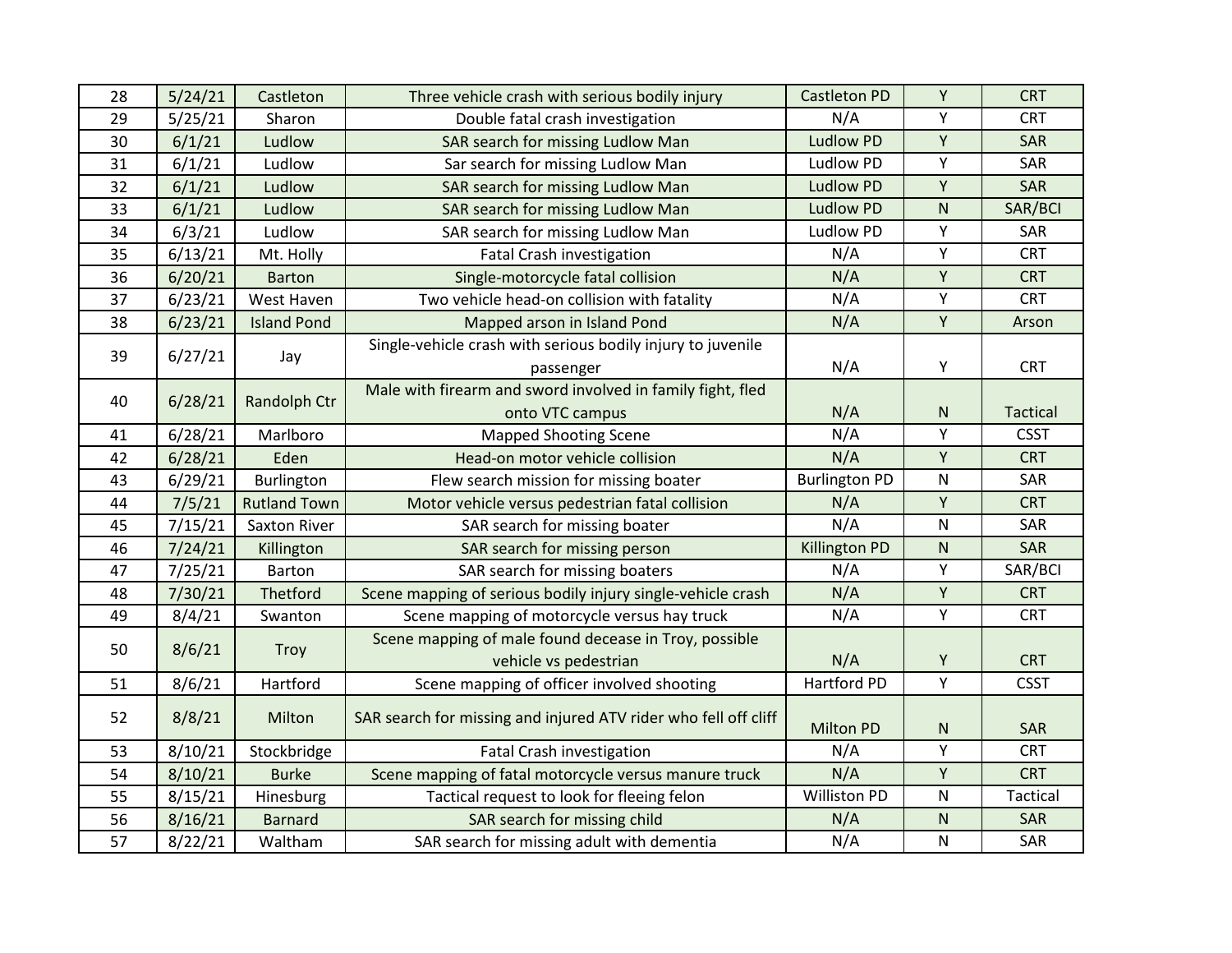| 58 | 8/23/21  | South Royalton      | Search for fleeing subject from pursuit with Royalton PD    | <b>Royalton PD</b>  | ${\sf N}$   | <b>Tactical</b>    |
|----|----------|---------------------|-------------------------------------------------------------|---------------------|-------------|--------------------|
| 59 | 8/25/21  | <b>Rutland City</b> | CSST Mapping of officer involved shooting                   | <b>Rutland City</b> | Y           | <b>CSST</b>        |
| 60 | 8/30/21  | <b>Saxton River</b> | SAR search for missing person in River                      | N/A                 | Υ           | SAR                |
| 61 | 9/6/21   | Vernon              | Overwatch for barricaded suspect                            | N/A                 | ${\sf N}$   | Tactical           |
| 62 | 9/7/21   | Vernon              | Overwatch for barricaded suspect                            | N/A                 | Υ           | <b>Tactical</b>    |
| 63 | 9/7/21   | Starksboro          | Mapping fatal vehicle versus motorcycle collision           | N/A                 | Υ           | <b>CRT</b>         |
| 64 | 9/10/21  | Sheldon             | Mapping double fatal collision                              | N/A                 | Y           | <b>CRT</b>         |
| 65 | 9/15/21  | New Haven           | Mapping Fatal vehicle versus motorcycle collision           | N/A                 | Υ           | <b>CRT</b>         |
| 66 | 9/16/21  | Waterbury           | Six vehicle fatal collision                                 | N/A                 | Υ           | <b>CRT</b>         |
| 67 | 9/29/21  | Orleans             | Provided overwatch for TSU while executing warrant          | N/A                 | ${\sf N}$   | <b>Tactical</b>    |
| 68 | 10/6/21  | Weathersfield       | Mapping area for death investigation                        | N/A                 | $\mathsf Y$ | <b>CSST</b>        |
| 69 | 10/9/21  | Putney              | Mapped Arson scene                                          | N/A                 | Y           | Arson              |
| 70 | 10/11/21 | Marlboro            | SAR callout for missing person - canceled while en-route    | N/A                 | ${\sf N}$   | SAR                |
| 71 | 10/15/21 | <b>Brookfield</b>   | <b>Crash Reconstruction</b>                                 | N/A                 | Υ           | <b>CRT</b>         |
| 72 | 10/18/21 | Woodstock           | Mapping two-vehicle serious bodily injury crash             | Woodstock PD        | Υ           | <b>CRT</b>         |
| 73 | 10/20/21 | Killington          | Mapped collision scene of three vehicle fatal crash         | N/A                 | $\mathsf Y$ | <b>CRT</b>         |
| 74 | 10/22/21 | Greensboro          | <b>CSST Mapping of Shooting Scene</b>                       | N/A                 | Y           | <b>CSST</b>        |
| 75 | 10/24/21 | Stockbridge         | SAR activation for missing person - canceled while en route | N/A                 | ${\sf N}$   | SAR                |
| 76 | 11/2/21  | Somerset            | SAR activation for missing hiker                            | N/A                 | ${\sf N}$   | SAR                |
| 77 | 11/2/21  | Hartford            | Agency Assist for Hartford PD for missing person            | <b>Hartford PD</b>  | ${\sf N}$   | SAR                |
| 78 | 11/11/21 | Charlotte           | Search for missing persons vehicle in fields                | N/A                 | ${\sf N}$   | SAR                |
| 79 | 11/12/21 | Hartford            | Agency Assist for Hartford PD for missing person            | Hartford PD         | Y           | SAR                |
| 80 | 11/13/21 | Hartford            | Agency Assist for Hartford PD for missing person            | <b>Hartford PD</b>  | ${\sf N}$   | SAR                |
| 81 | 11/15/21 | Northfield          | Public Speaking at Norwich University regarding LE use of   |                     |             | Public             |
|    |          |                     | drones                                                      | N/A                 | ${\sf N}$   | Speaking           |
| 82 | 11/18/21 | Weathersfield       | Overhead Manual Imaging of Agg. Assault Suicide Scene       | N/A                 | Υ           | <b>CSST</b>        |
| 83 | 11/21/21 | <b>Barton</b>       | UAS assist to BCI for missing person                        | N/A                 | Υ           | SAR                |
| 84 | 11/23/21 | Killington          | Drone images of completed Killington World Cup Security     |                     |             |                    |
|    |          |                     | Setup                                                       | N/A                 | Υ           | <b>Special Ops</b> |
| 85 | 11/24/21 | Windsor             | Flew mission to document fatal wrong-way driver crash       | N/A                 | Υ           | <b>CRT</b>         |
|    | 11/26/21 | <b>Barre</b>        | Request for use of drone to look for missing person near    |                     |             |                    |
| 86 |          |                     | airport - Declined due to airspace and weather restrictions | <b>Barre</b>        |             | SAR                |
| 87 | 11/27/21 | Killington          | UAS operational standby for IC during FIS World Cup - no    |                     |             |                    |
|    |          |                     | flights conducted                                           | Killington PD       | ${\sf N}$   | Special Ops        |